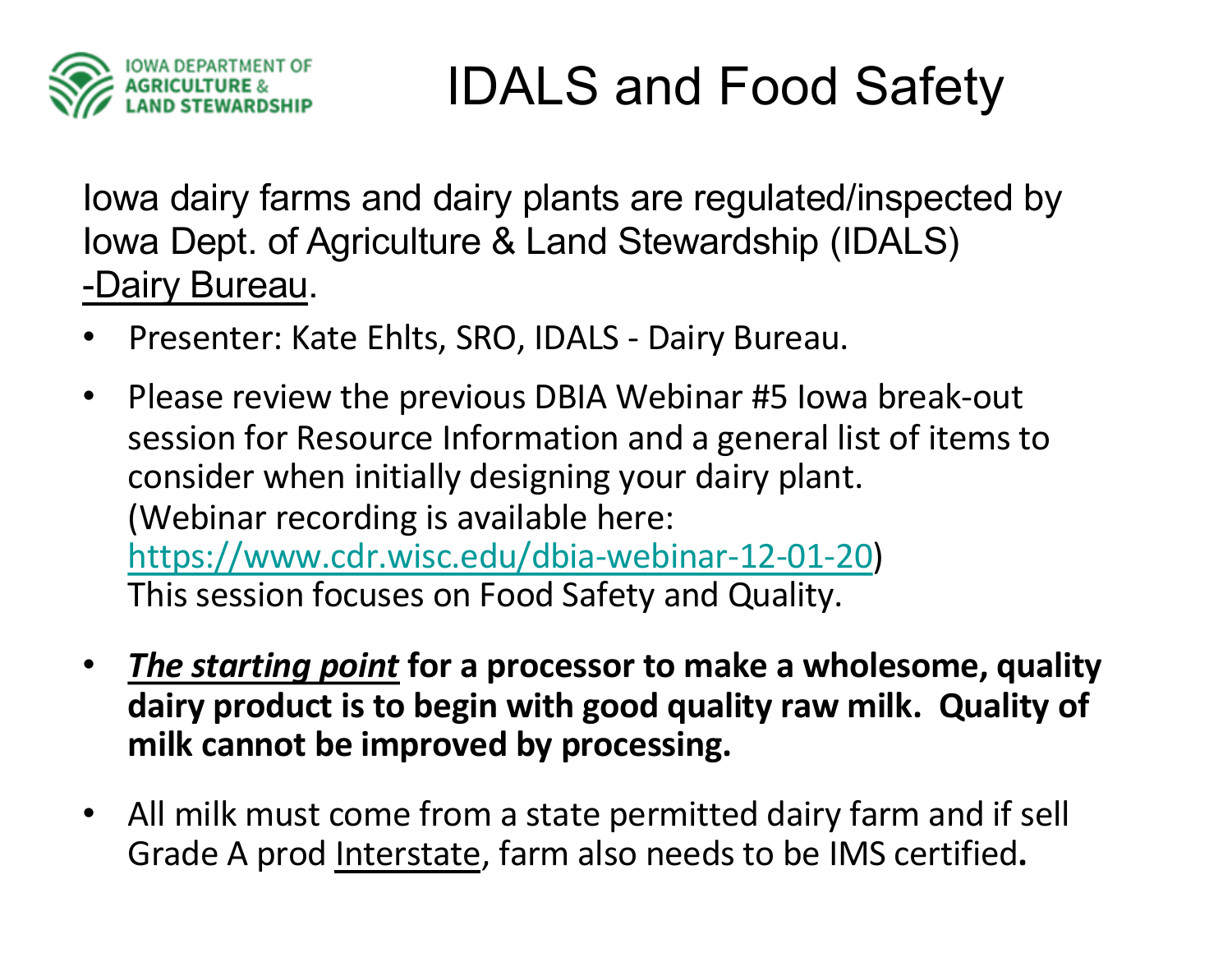

General Items Important to Quality and Food Safety

- 3-A Standards and Accepted Practices
- Recordkeeping and Traceability
- Pest Control
- Pasteurization
- cGMPs Current Good Manufacturing Practices
- Plant Cleanliness
- Cleaning and Sanitizing of Equipment and Utensils
- Cooling of Milk/Milk Products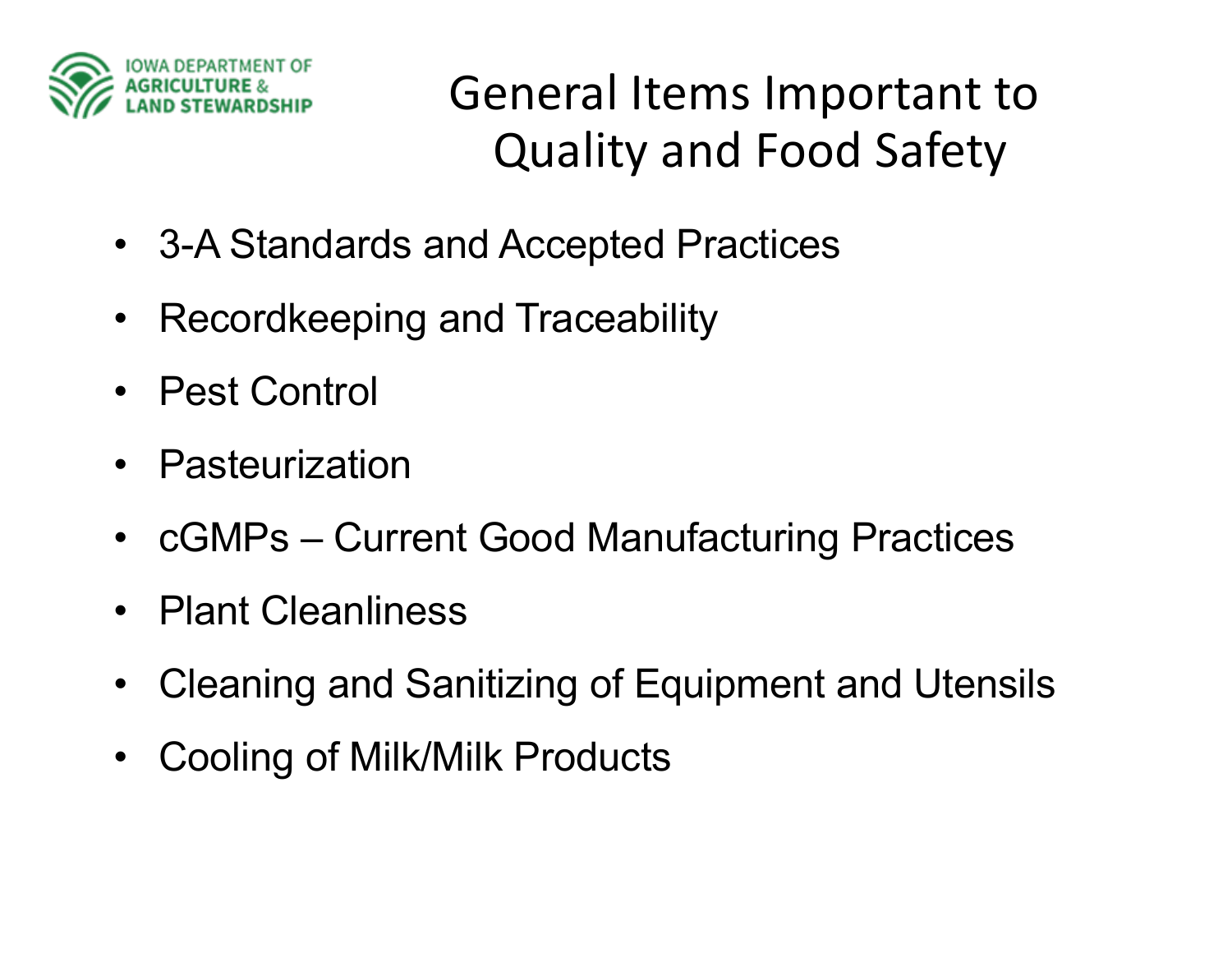

- All product contact surfaces of equipment must be 3-A certified or meet 3-A requirements. *3-A Sanitary Standards Inc. is a not-for-profit organization that certifies equipment for sanitary design, materials, etc.*
- A fabricator of pasteurizers, tanks, filling equipment, valves, etc. may contact 3-A SSI and VOLUNTARILY request that a specific model of their equipment be reviewed to be 3-A certified. The requirements focus on sanitary design- materials, cleanability, etc
- If you are purchasing new or used equipment, it must be 3-A or meet 3-A stds or will not be approved for use in the dairy plant… AND that 3-A approval must be for a specific use… Ex. Pasteurizer
- As always, **buyer beware** when purchasing equipment from an unknown source/internet/etc. If seller states equip. is 3-A, then verify on 3-A websit[e https://www.3-a.org](https://www.3-a.org/)/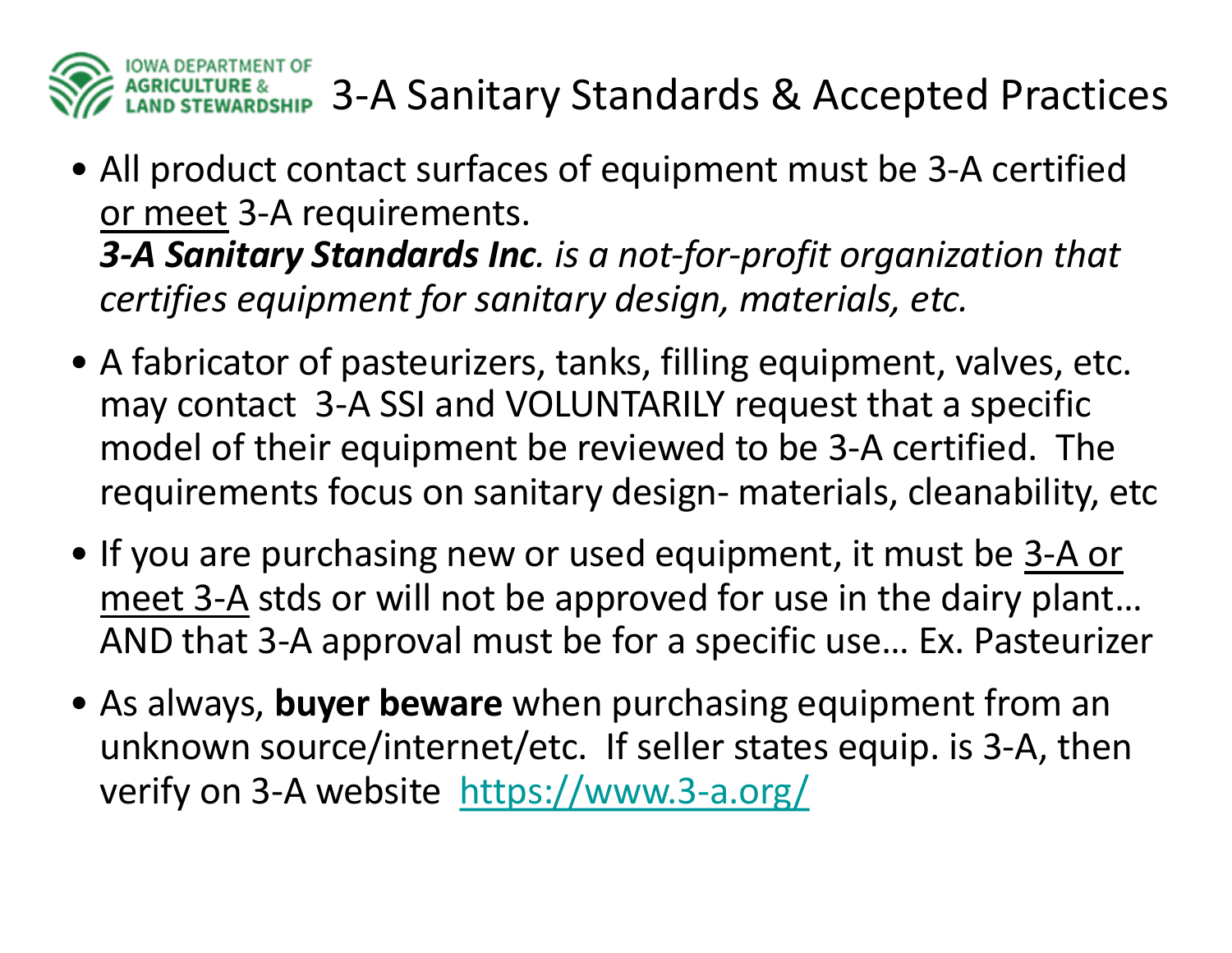

# Recordkeeping and Traceability

- **Daily processing records** should include the lot #/code/etc. of all ingredients and packaging used for each batch. You must also retain Append N records, pasteurizer records, sales records, etc.
	- **Example #1**: If your ingredient supplier contacts you to inform you there is unsafe foreign material or any type of contamination in the ingredient you used, what records do **you** need to determine the batch numbers affected and account for 100% of the product you sold… in case of a recall
	- **Example #2**: The Dairy Inspector will pick up dairy samples from your facility and deliver to the IDALS Dairy Lab for testing monthly. If test results indicate the product is unsafe for consumption, then your records will be utilized to account for and retrieve 100% of that affected product.
- **Pest control management** is extremely important. More than 100 pathogens are associated with the house fly. Pest Control Records must be available for review. Discuss with your inspector what records are required. Be proactive in preventing insect/rodent activity to reduce the likelihood of contamination.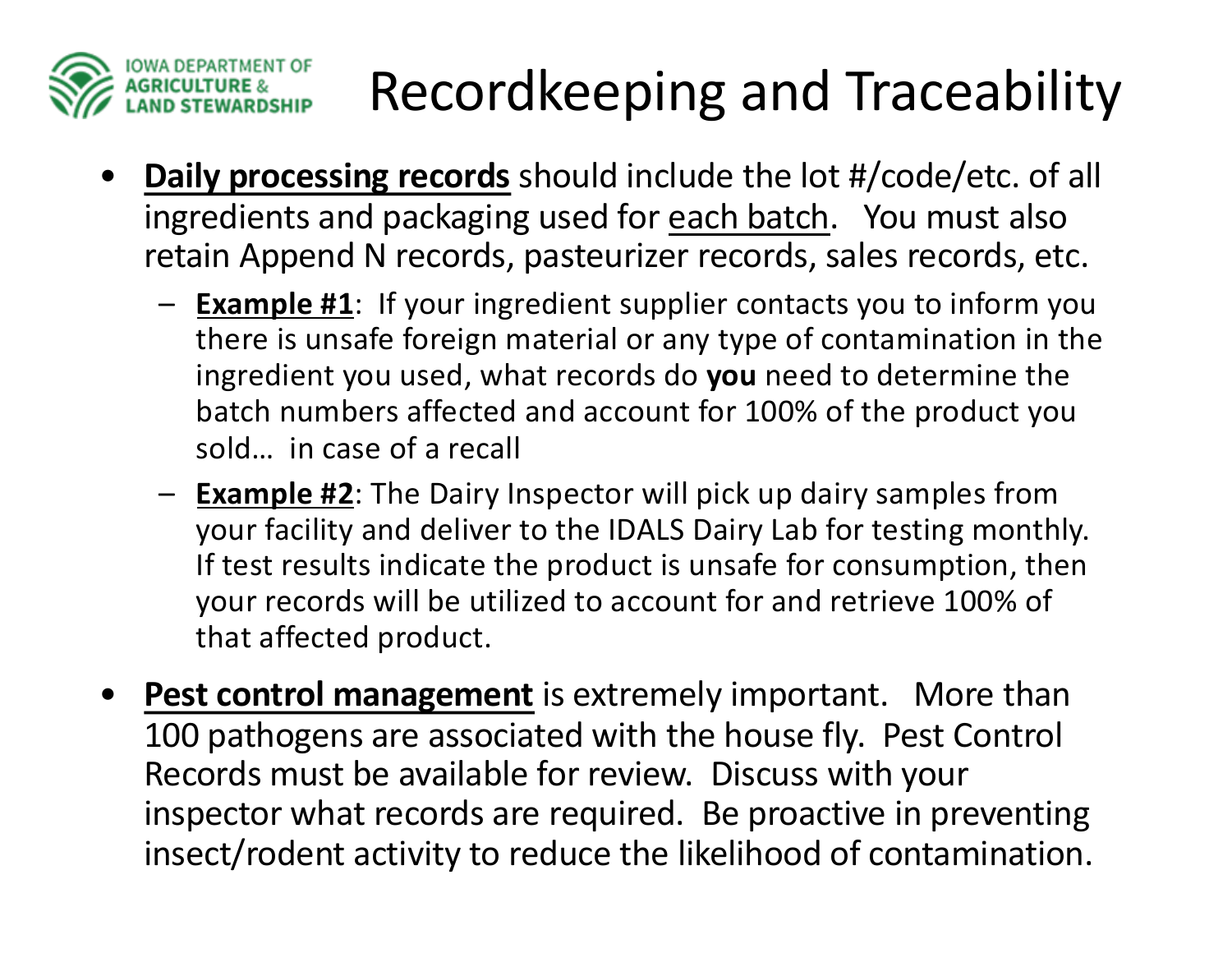

### Pasteurization

Pasteurization is an extremely important public health control.

- Pasteurization is the heating of every particle of milk or milk product, in properly designed and operated equipment to a specific temperature for a specified time. Pasteurization process is at a lower heat than sterilization/canning.
- Pasteurization of milk was adopted as a basic public health measure to kill dangerous bacteria to prevent consumers from getting sick. **Raw** milk may contain Campylobacter, Brucella, Cryptosporidium, E. Coli, Listeria & Salmonella.
- There are 2 types of pasteurizers available for dairy use: **Batch** (Vat) pasteurizer and **HTST** – High Temp. Short Time Verify that the pasteurizer you purchase meets or is 3-A and discuss with the Iowa Plant Specialist before purchasing.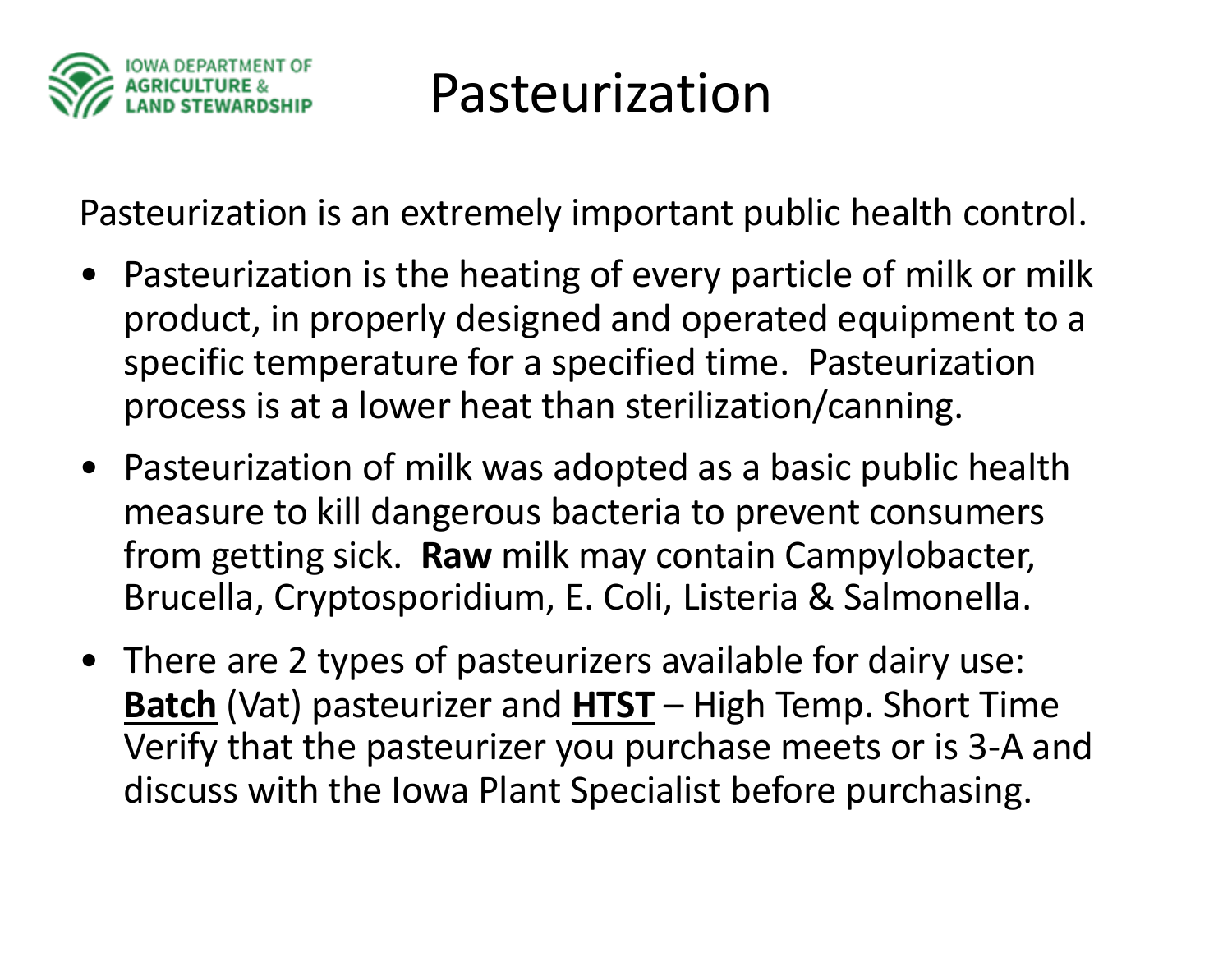

### Current Good Manufacturing Practices (cGMPs)

*FDA website: "Following Current Good Manufacturing Practices (cGMPs) help to ensure the safety of food. cGMP regulations generally address matters including appropriate personal hygienic practices, design and construction of a food plant and maintenance of plant grounds, plant equipment, sanitary operations, facility sanitation, and production and process controls during the production of food."*

**Foot-traffic Control** is an important cGMP that should be reviewed on initial design of the plant layout (for dairy plants that are located on or off the farm).

- For on-farm processing plants, it is necessary to have a strict policy of not allowing employees, who have been exposed to livestock areas and surroundings, etc. to enter the processing plant without complete change of clothes and footwear. Pathogens (Listeria monocytogenes, Salmonella, Coliforms, etc.) that are commonly found on farms must be kept out of the plant to prevent contamination of your facility and products.
- **For Example**: A facility may have a "buffer room" with a bench dividing the room. When you arrive, you remove street shoes on the "unclean" side then swing feet over to the "clean/plant" side to put on your plant footwear, hairnet/beard net, lab coat, etc.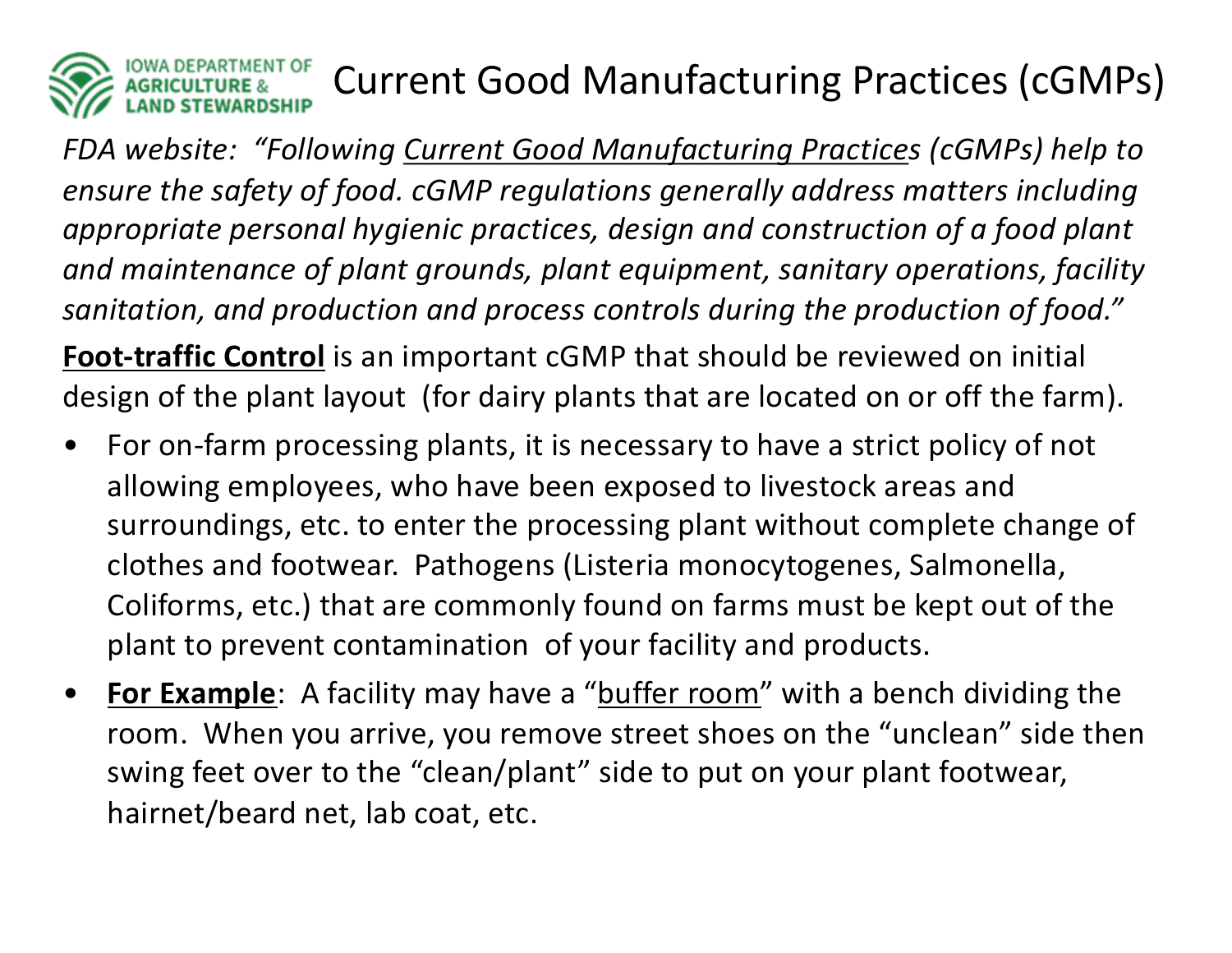

Current Good Manufacturing Practices (cGMPs) – cont.

**Plant Cleanliness – A CLEAN plant provides a clean** environment for processing/handling dairy products and for cleaning and storing utensils/containers/equipment and reduces the RISK of contamination to your dairy products.

- Work with your inspector when designing your dairy plant. Focus is on floors, walls, ceilings, cleanability, unnecessary articles (ex. desks) so only those items that directly pertain to processing may be stored in the processing room; It is designed so is easily cleaned and prevents contamination.
- Areas where ingredients, containers/lids, etc. are stored must be clean and free of insects and rodents. Good housekeeping is also a part of pest mgmt which reduces the likelihood of contamination of your dairy products.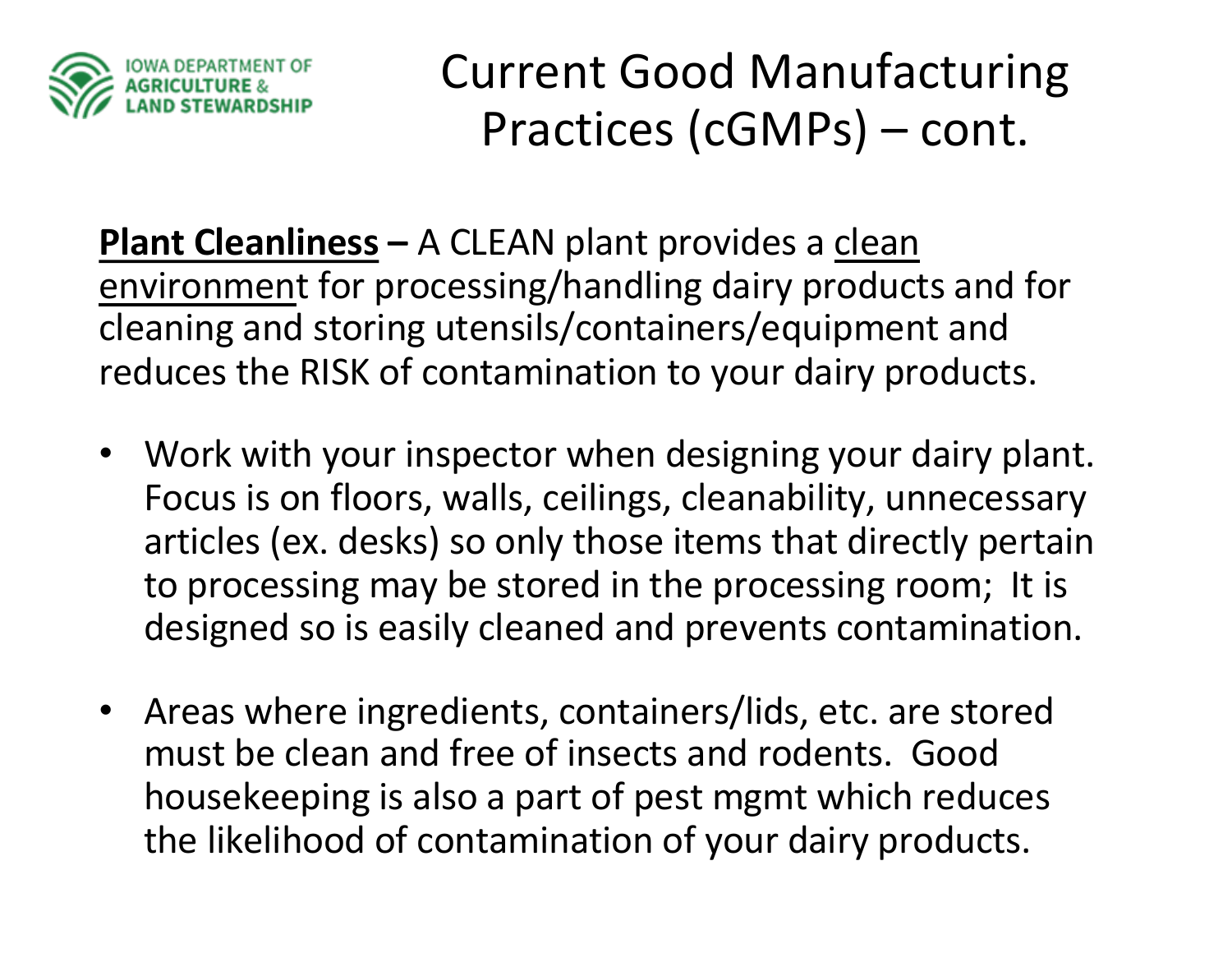

## Current Good Manufacturing Practices (cGMPs) – cont.

**Cleaning and Sanitizing Container & Equipment -**

- All multi-use containers and utensils are thoroughly cleaned after each use and at least once each day used, (except for tanks storing raw milk >24 hrs). All equipment must be sanitized with an approved sanitizer before use.
- When Inspectors visit your facility, they will use a flashlight to determine if your equipment is cleaning. *There are no levels of cleanliness permitted*… product contact must be 100% clean. Butterfat, mineral and protein are common soils that need to be removed after each use. Work with your chemical supplier or research and follow manufacturer safety instructions on how to clean equip. Cannot effectively sanitize unclean equipment.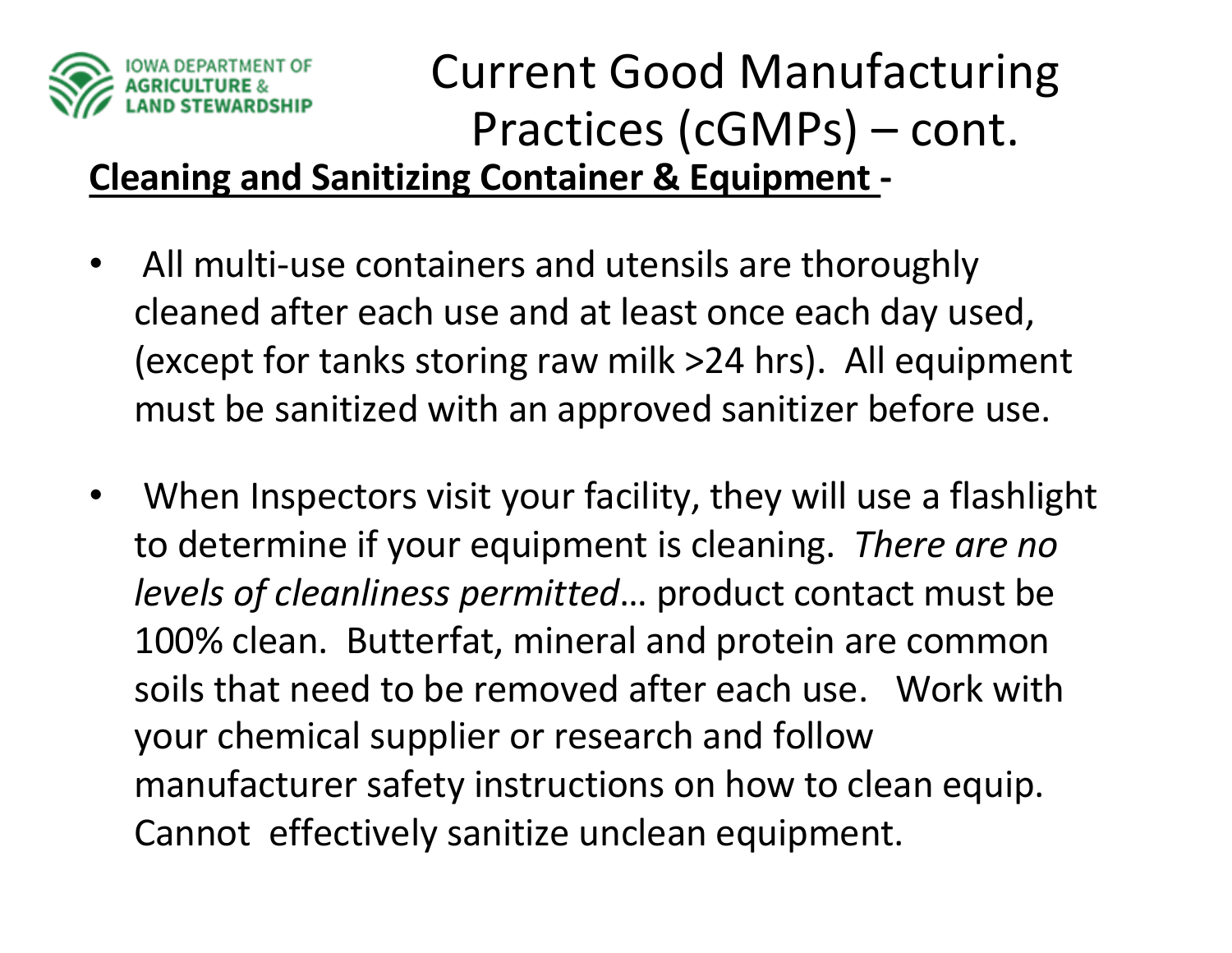

Inhibiting any bacteria growth with cleaning AND COOLING…

**Cooling of Milk and/or Milk Products -** When raw milk is NOT kept cold during storage, the bacterial counts will increase. The same reasoning applies to cooling the milk/milk products after pasteurization.

- All **raw** milk stored shall be maintained at <45 degrees until transferred to pasteurizer.
- P**asteurized** milk/milk products, *except those to be cultured*, shall be cooled immediately to <45F after pasteurization and prior to filling or packaging.
- All finished product shall be stored or shipped <45 deg. F (*Cultured products may be exempted IF meet pH/temp. requirements*.)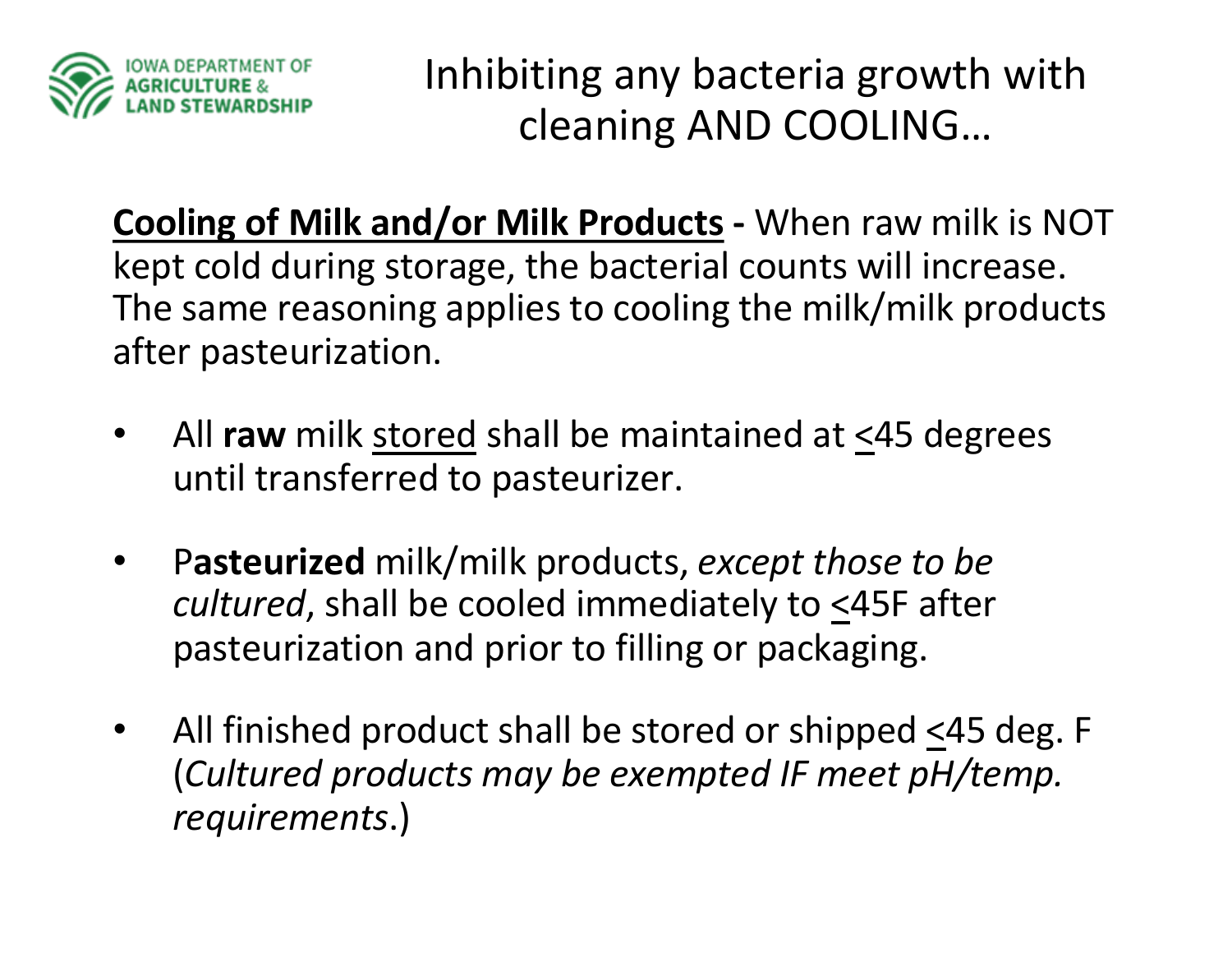



#### **Common Questions:**

- 1. May I make a dairy product out of my kitchen to sell? Answer: **No**. ALL dairy products must be processed in an approved permitted dairy plant.
- 2. I am an organic dairy producer, do I still need to test the milk for antibiotics prior to processing?

Answer: **Yes.** ALL milk must be tested for antibiotics following Appendix N rules, PRIOR to any processing (pasteurization). If during an inspection, no antibiotic records are available for review, affected product would be recalled and your state dairy plant permit may be suspended.

3. May I legally sell raw milk directly to consumers? Answer: **In Iowa, No.**